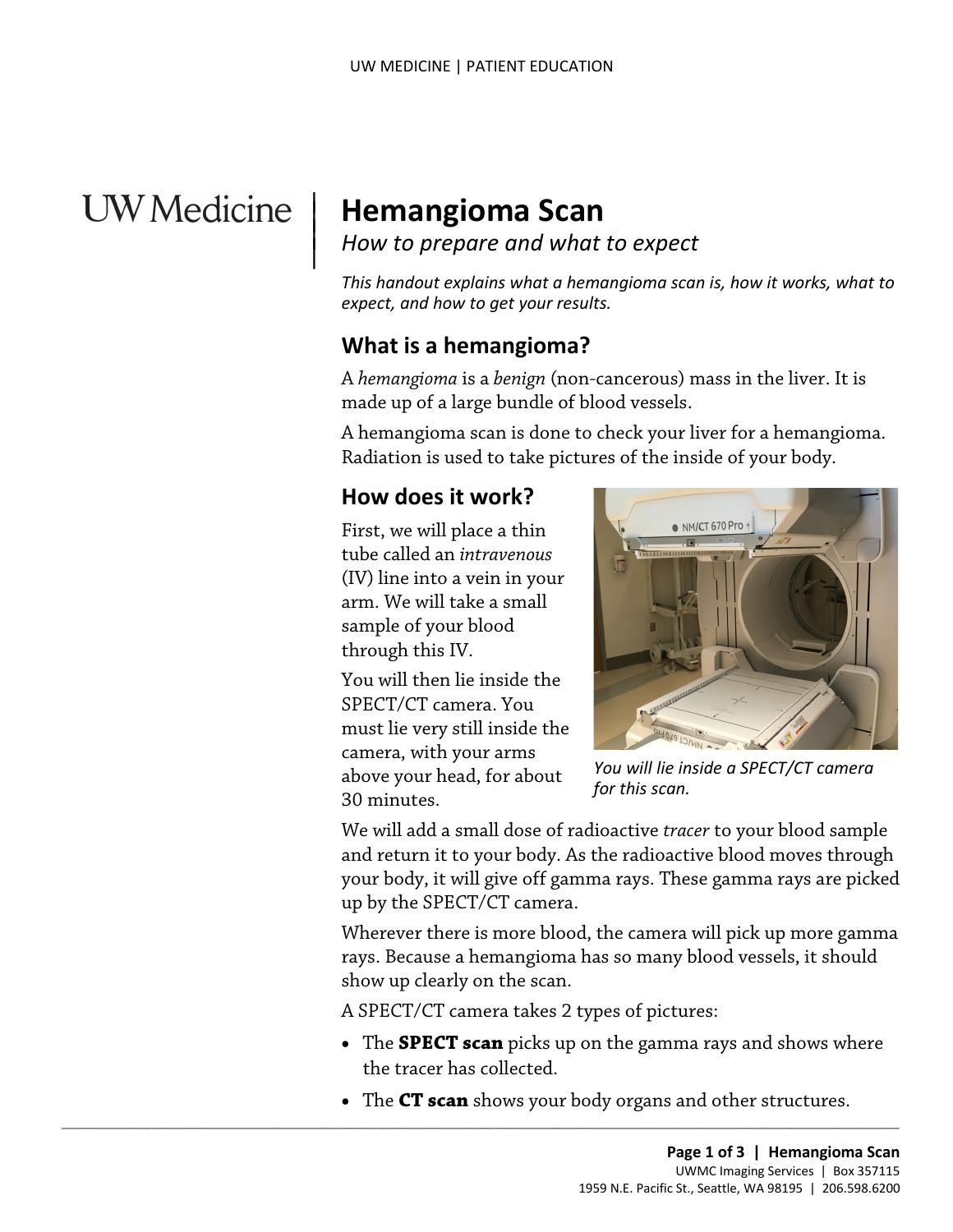Together, the SPECT and CT images help your doctor find out if you have a hemangioma.

#### **How do I prepare?**

- • Tell your provider if you:
	- Are afraid of small spaces (*claustrophobic*)
	- Cannot lie still for 30 minutes
	- Cannot lie with your arms above your head for any reason
- *If you were assigned female at birth:* Tell your provider if you are pregnant or breastfeeding, or if there is any chance you could be pregnant.
- *thrombocytopenia* (HIT). • Tell the scheduler if you have a *heparin* allergy or *heparin-induced*

#### **Sedation**

For the scheduler H you have a heparth anergy of heparth interaction<br>thrombocytopenia (HIT).<br>If needed, you may ask your provider to prescribe a mild *sedative*<br>(medicine to make you relax) for this scan. This medicine may If needed, you may ask your provider to prescribe a mild *sedative*  (medicine to make you relax) for this scan. This medicine may be Ativan (lorazepam) or Valium (diazepam).

 You must fill the prescription yourself and then bring the medicine with you on the day of your scan. **Do not take the medicine at home.** The technologist will tell you when to take it.

*If you take sedation:* You **must** have a responsible adult ready to take you home after your scan. This person can drive you in their car, or ride with you on a bus, Uber, or taxi.

### **How is the scan done?**

 $\_$  ,  $\_$  ,  $\_$  ,  $\_$  ,  $\_$  ,  $\_$  ,  $\_$  ,  $\_$  ,  $\_$  ,  $\_$  ,  $\_$  ,  $\_$  ,  $\_$  ,  $\_$  ,  $\_$  ,  $\_$  ,  $\_$  ,  $\_$  ,  $\_$  ,  $\_$  ,  $\_$  ,  $\_$  ,  $\_$  ,  $\_$  ,  $\_$  ,  $\_$  ,  $\_$  ,  $\_$  ,  $\_$  ,  $\_$  ,  $\_$  ,  $\_$  ,  $\_$  ,  $\_$  ,  $\_$  ,  $\_$  ,  $\_$  ,

- • *If you were assigned female at birth:* **Before** the scan begins, tell the technologist if there is any chance you could be pregnant.
- The technologist will place an IV line into a vein in your arm. The technologist will draw a blood sample through this line.
- The technologist will inject the tracer into this blood sample. It will make your blood slightly radioactive. This takes 20 minutes.
- The technologist then will inject the blood back into your body through your IV line.
- The technologist will help you get comfortable. • About 1 hour later, you will lie on your back on an exam table.